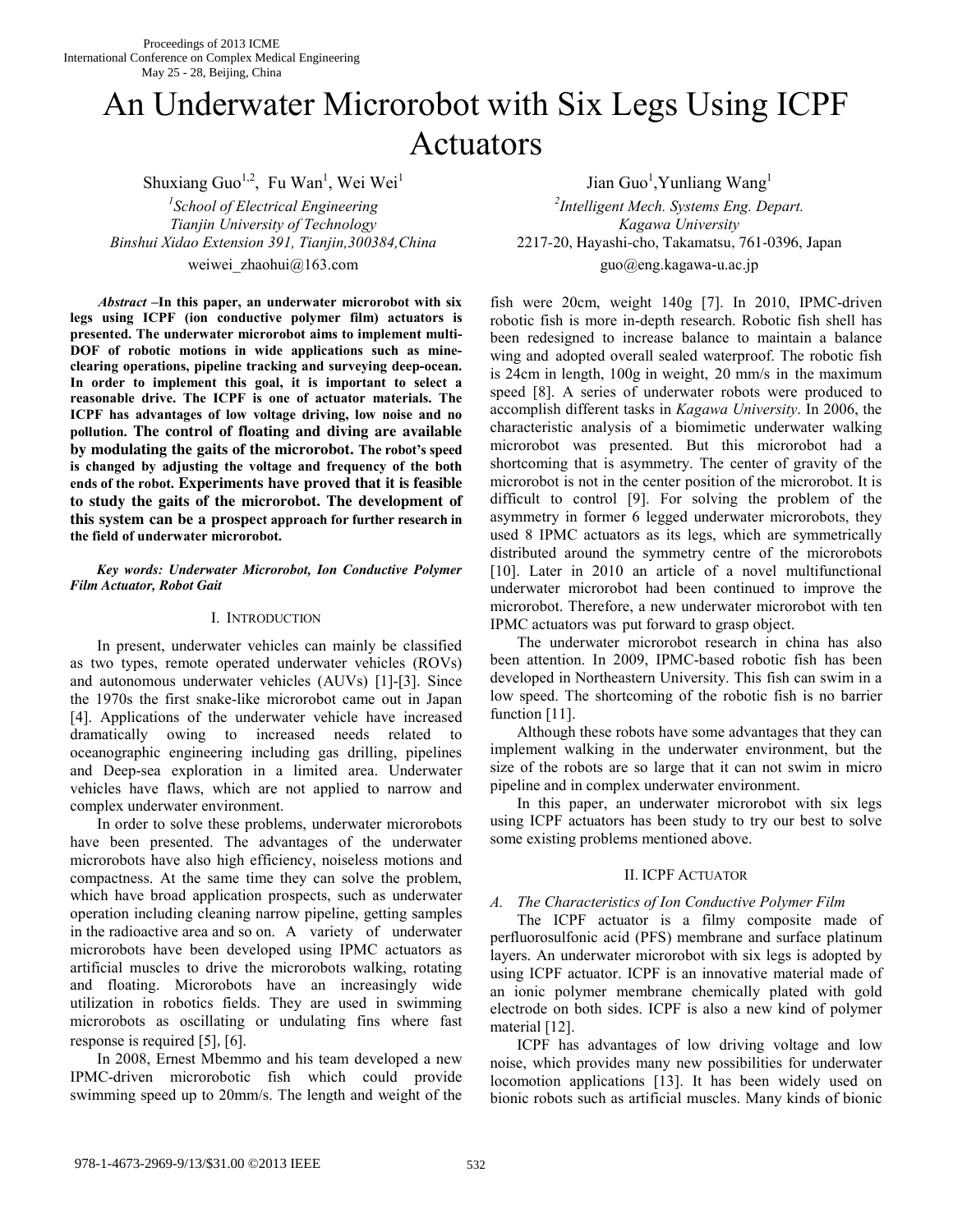underwater microrobots have been developed for various purposes by using ICPF as actuators.

*B. The Working Principle of Ion Conductive Polymer Film* 

 ICPF material diagram is shown in Fig. 1. When the ICPF is connected to low voltage on both sides, ICPF will toward the cathode bending. ICPF bending process is as follows. When ICPF hits the water, hydrated cation is formed by cation with the water molecules combine. Hydrated cation will gather the power of the cathode in under electric field force. The other side of the diaphragm on one side of the shrinkage caused by inflation, ICPF bent. When removing the power, ICPF will be rehabilitated. The working principle (Fig. 2) of ICPF is briefness.



Fig. 1 The structure schematic diagram of the ICPF material



Fig. 2 The bending schematic diagram of ICPF material

#### III. STRUCTURAL DESIGN

#### *A. The Structure of microrobot*

 The microrobot as the subsystem of the spherical robot, can accomplish spherical latent device fails to complete tasks such as underwater adventures [14], [15].

 To actualize the purpose of microrobot adapting to the complex underwater environment, we proposed a six legged microrobot. A microrobot with six legs mainly comprises two parts of the torso and legs. The size of underwater microrobot (Fig. 3) is 30mm in length, 24mm in width.



Fig. 3 The picture of microrobot body ICPF actuator is all 15mm in length, 3mm in width and 0.3cm in thick (Fig. 4). ICPF strips can be driven by low

voltage. Through the adjustment ICPF both ends of the voltage and frequency, ICPF can adjust the displacement. In addition, experimental results indicate that voltage and frequency distance are not linear with distance.



 Some parameters of the microrobot such as the distance between legs are designed so as to realize the agility of movement. From Fig. 5, the microrobot is 30mm in length, 54mm in width. Because the thickness of the ICPF is too small, we do not mark ICPF in the left view of Figure 5(b).



# *B. Schematic Diagram of Control System of Microrobot*

AT89S52 microcontroller is used as the control unit of underwater microrobot. Square wave signal is generated by the AT89S52 microcontroller (Fig. 6).



Fig. 6 Control system of ICPF actuator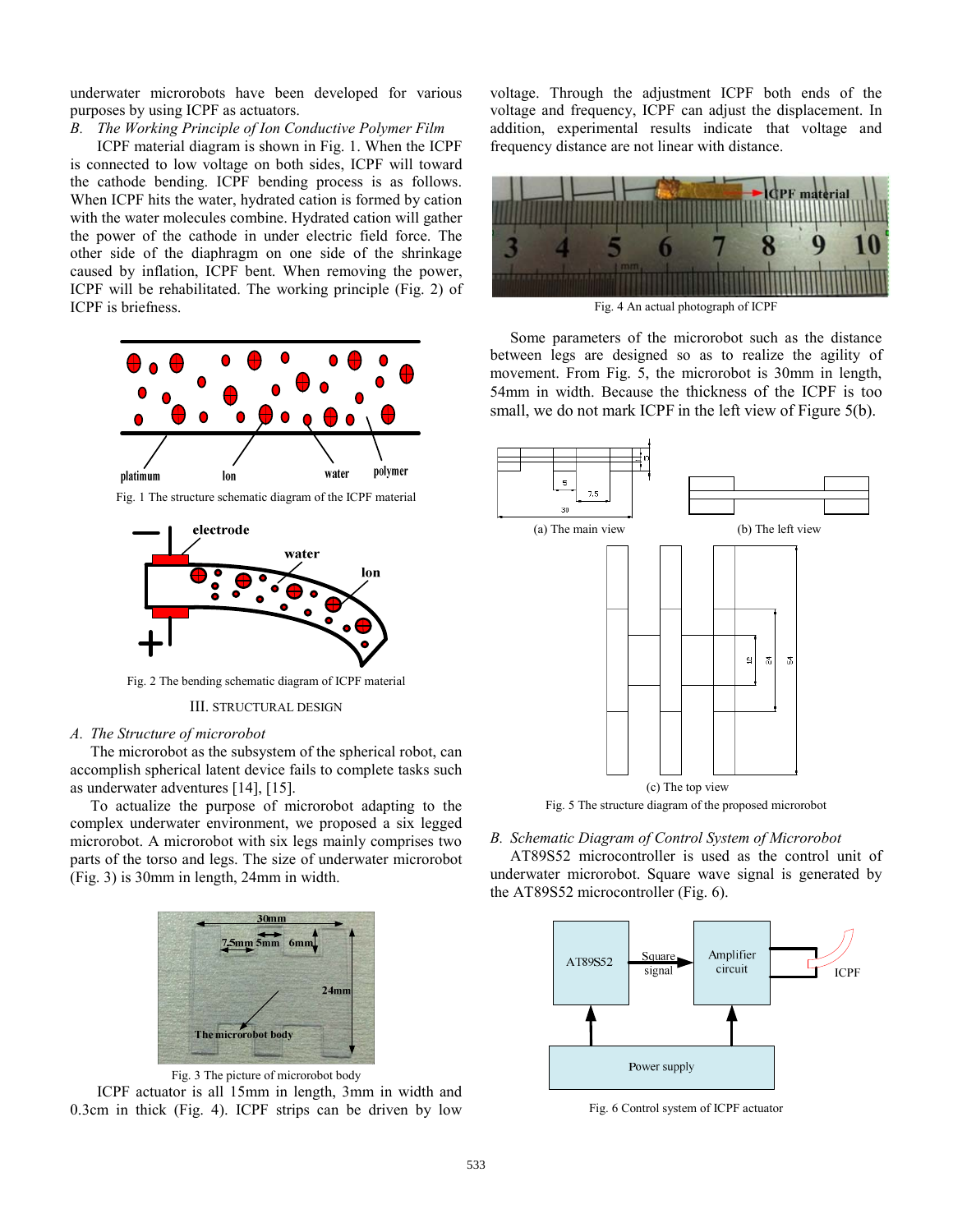The ICPF actuators can be driven by square wave signal. Every leg is controlled by the same signal. For every control signal, we need to use operational amplifier circuit to amplify the voltage, which will produce amplification signal to drive ICPF at the same time.

 Amplifier circuit (Fig. 7) is very simple, which needs to use 12V DC power supply for power supply. Due to enough current for ICPF actuator, operational amplifier circuit with high power resistors is implemented. The amplifier circuit is able to get the desired output current value. The Altium Designer software (Fig. 8) is used by simulating the amplifier circuit. The current output of the operational amplifier is able to satisfy our requirements. The power amplifier circuit using two amplifier chip is respectively LM1875 and LM324N.



Fig. 7 The picture of amplifier circuit

### *C. Bionic microrobot prototype*

 The microrobot actual (Fig. 8) is designed. As proposed microrobot, it has six actuators fixed on a film body with rigid plastic. The control signals are transmitted by enamel covered wires. The guide wires are 10 cm long, and the copper is 0.03mm in diameter. Wires are soft enough to overlook the resistance.



Fig. 8 The picture of microrobot

#### IV. UNDERWATER MICROROBOT GAIT

## *A. The Concept of the Microrobot Gaits*

 The so-called gait refers to walking leg and leg placing order. The legs of the transfer phase refer to the legs off the ground phase. Leg support phase refers to the leg support and promote the body in motion on the stage. Period of motion T refers to a complete cycle time required to complete a leg cycle gait. Cycle gait refers to the movement of each leg same cycle, and any leg movement cycle is not change over time.

Duty factor equation can be described as follows:

$$
\beta_i = \frac{t_{pi}}{T} \tag{1}
$$

where  $\beta_i$  is the duty factor, T is a complete cycle time required to complete a leg cycle gait,  $t_{pi}$  is leg i supporting ground time  $\beta_i = \beta$ , i=1, 2, ..., 2k(2k is the sum), so the gait called regular gait. Stride length can be described as follows:

$$
R = \lambda * \beta \tag{2}
$$

where R is the foot end relative to the moving distance,  $\lambda$  is the moving distance of leg gravity in a cycle.

## *B. Triangle gait motion principle*

The body movement according to the size of a load factor  $\beta$ divided into three kinds of cases.

(1)  $\beta = 1/2$ : In three of the swinging leg down at the same time, three support legs up immediately, i.e., any time at the same time with support and swing phase.

 (2) β>1/2: The body moving slowly, swing phase and stance phase has a short overlap process, in which the body has six legs at the same time the ground state.

(3)  $\beta$ <1/2: The body move faster, six legs have at the same time to swing phase time, namely six legs in the air at the same time, in a state of suspension, obviously this alternate process requires the body mechanism with elastic and damping function, otherwise it is difficult to implement.

# *C. Analysis of the Microrobot Motion*

 The processes of floating up and down are same. The step cycle of floating up motion can be separated into two periods (a) and (b). One step cycle of floating up is shown in Fig. 9. Both ends of the ICPF switch on the current, the ICPF toward the cathode bending. When the six legs of the microrobot are connected on the same square signal, ICPF will bend in the same direction, so it can make the robot.



(a) The robot without input voltage (b) The robot with input voltage Fig. 9 Schematic diagram of the microrobot to rise

 One step cycle of the floating down (Fig. 10) is described. From (c) to (d), the drivers push the body to floating down.